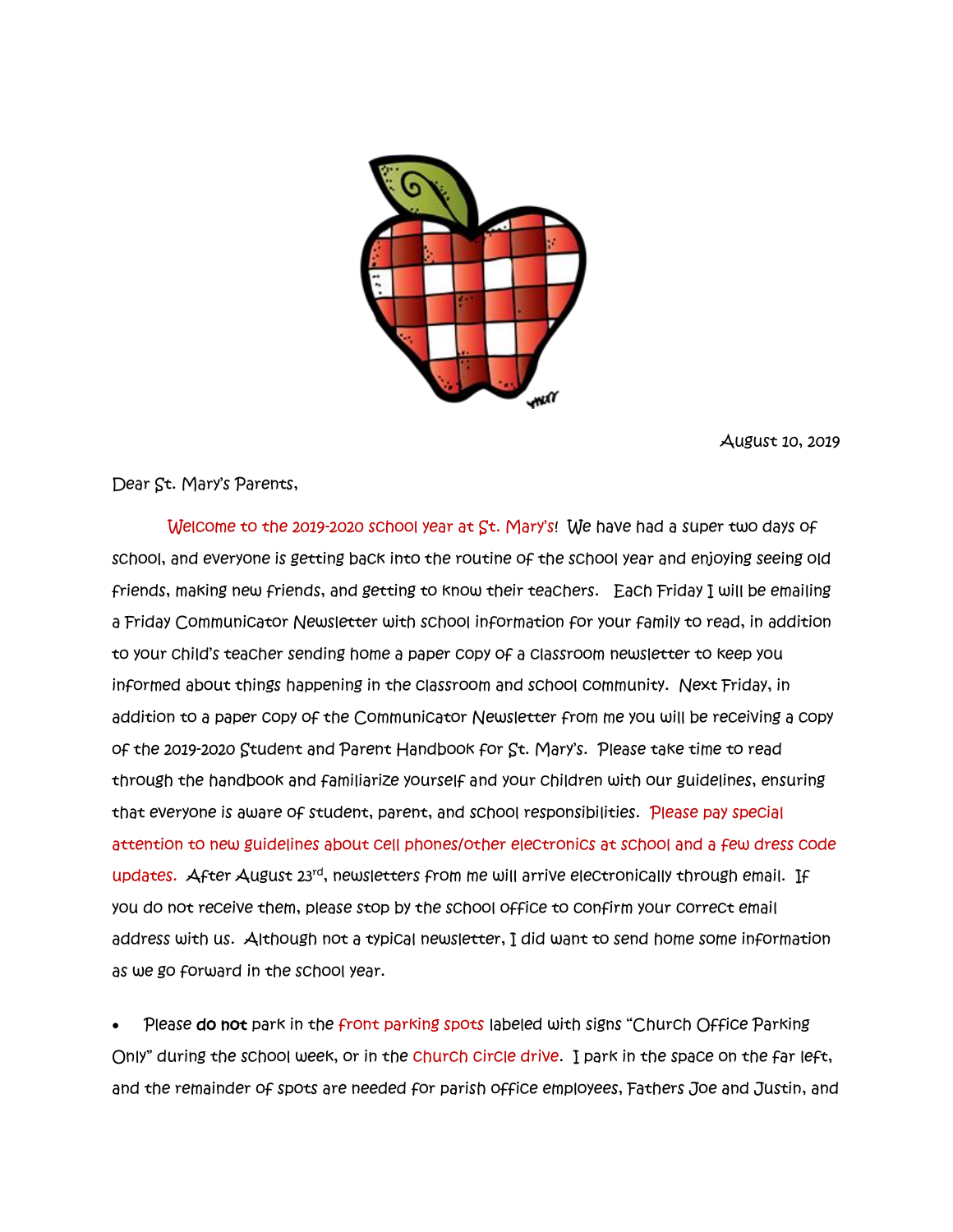any visitors who may need a little help getting into the parish offices. Father Joe has asked me to pass this information to our school community, thank you.

• School doors release for parents to enter the school at 3:05 p.m. each afternoon in order parents to pick up their child(ren) from their classroom doors. At 3:05 you many enter the school and wait in the Commons until the 3:10 bell rings or you may wait outside of your child's classroom door. If you do wait at your child's classroom door, please do not open the classroom door or enter the classroom until the teacher dismisses your child. Please do not buzz to come in to the school before 3:05 p.m. unless you are picking up a child early for an after school appointment. We ask that parents wait in the courtyard area outside the school or in cars until the doors release at 3:05 p.m. Thank you.

• Please return school forms and information to the school office as soon as possible. If you were not able to attend Open House on August  $11<sup>th</sup>$ , please stop by the school office to pick up a packet of important forms including Student Information and Health Information forms, Media and Social Media Release forms, and other important documents we need in the office. Also, if we do not have a copy or your child's birth certificate and current shot records on file in the office, please bring them to the office as well for us to make a copy of and place in your child's record file.

We are looking for two dynamic and responsible people to help out in our After School Program. If you or someone you know would like to work 8-10 hours a week, care for and hang out with awesome kids, and is responsible, please have them contact me. It's a great job for a senior in high school, college student, or adult…afternoons with no weekends, time off for holiday vacations, and casual dress that allows for interacting with the kiddos. Shifts would vary from 3:00-4:30 p.m. some days and 3:00 until 5:30 p.m. on others.

I hope that your child's school year is off to a good start! Thank you for choosing St. Mary's…our school community will do all that we can to make your child's educational and faith experience a positive, enriching, and nurturing one. We are very fortunate to be able to teach to the whole child, and our talented and caring faculty and staff will do their very best each